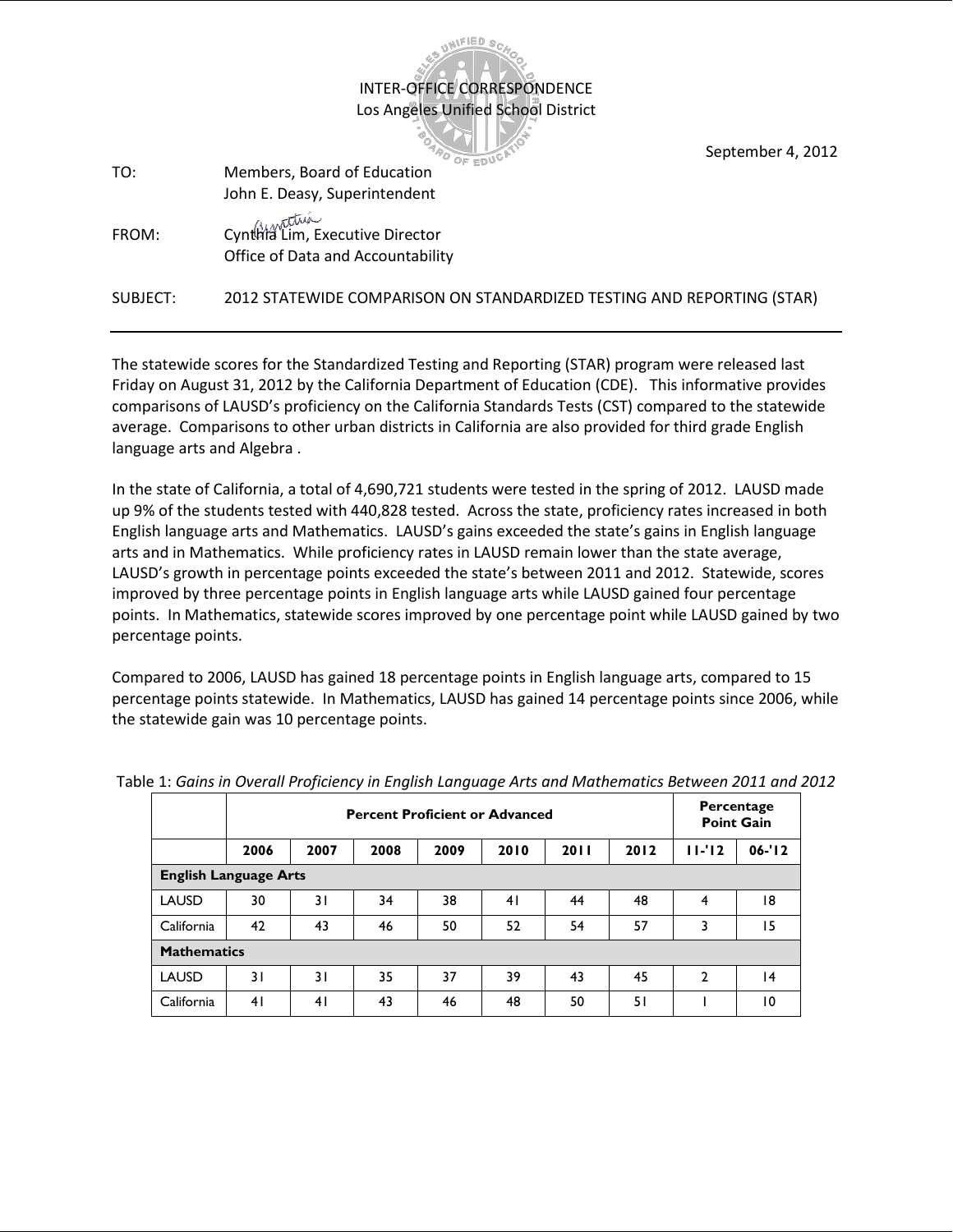In English language arts, statewide proficiency rates in each of the grade levels tested were higher than LAUSD. However, at nearly every grade level, the District met or exceeded the percentage point gains of the state. Grade 5 was the only grade level that did not meet or exceed the gains of the state.

|                       |            | California |      | One<br>Year<br>Change | <b>LAUSD</b> |      | One<br>Year<br>Change |
|-----------------------|------------|------------|------|-----------------------|--------------|------|-----------------------|
| <b>Subject</b>        | <b>CST</b> | 2011       | 2012 | $'11 - 12$            | 2011         | 2012 | $'11 - 12$            |
|                       | Grade 2    | 56         | 58   | $\overline{2}$        | 52           | 56   | $\overline{4}$        |
|                       | Grade 3    | 46         | 48   | $\overline{2}$        | 40           | 43   | 3                     |
| English Language Arts | Grade 4    | 64         | 67   | 3                     | 57           | 62   | 5                     |
|                       | Grade 5    | 59         | 63   | $\overline{4}$        | 51           | 54   | 3                     |
|                       | Grade 6    | 55         | 59   | $\overline{4}$        | 42           | 47   | 5                     |
|                       | Grade 7    | 57         | 62   | 5                     | 44           | 49   | 5                     |
|                       | Grade 8    | 57         | 59   | $\overline{2}$        | 42           | 47   | 5                     |
|                       | Grade 9    | 55         | 57   | $\overline{2}$        | 37           | 40   | 3                     |
|                       | Grade 10   | 48         | 50   | $\overline{2}$        | 36           | 39   | 3                     |
|                       | Grade II   | 45         | 48   | 3                     | 37           | 40   | 3                     |

Table 2: *Gains in Proficiency in English Language Arts Between 2011 and 2012*

In Mathematics, gains in proficiency rates in Grades 4, 6, and 7 exceeded the statewide gains. Additionally, students tested in Algebra and Geometry exceeded the statewide gains. In Grade 2, LAUSD's proficiency rate decreased by three percentage points. At the state level, proficiency also decreased by two percentage points.

While proficiency rates at the state level are higher than LAUSD, proficiency rates for Grade 3 are within one percentage point of the state average.

|      |                     | California |    | One<br>Year<br>Change | <b>LAUSD</b> |    | One<br>Year<br>Change |
|------|---------------------|------------|----|-----------------------|--------------|----|-----------------------|
|      | Grade 2             | 66         | 64 | $-2$                  | 60           | 57 | $-3$                  |
|      | Grade 3             | 68         | 69 | I                     | 67           | 68 | I                     |
|      | Grade 4             | 71         | 71 | $\mathbf{0}$          | 67           | 68 | ı                     |
|      | Grade 5             | 63         | 65 | $\overline{2}$        | 60           | 60 | $\mathbf 0$           |
|      | Grade 6             | 53         | 55 | $\overline{2}$        | 41           | 44 | $\overline{3}$        |
| Math | Grade 7             | 50         | 52 | $\overline{2}$        | 36           | 40 | $\overline{4}$        |
|      | General Math        | 28         | 28 | $\mathbf{0}$          | 23           | 23 | $\mathbf{0}$          |
|      | Algebra I           | 32         | 34 | $\overline{2}$        | 24           | 27 | $\overline{3}$        |
|      | Geometry            | 31         | 32 |                       | 17           | 20 | $\overline{3}$        |
|      | Algebra 2           | 33         | 34 |                       | 17           | 17 | $\mathbf 0$           |
|      | <b>HS Summative</b> | 55         | 53 | $-2$                  | 37           | 36 | $-1$                  |

Table 3: *Gains in Proficiency in Mathematics Between 2011 and 2012*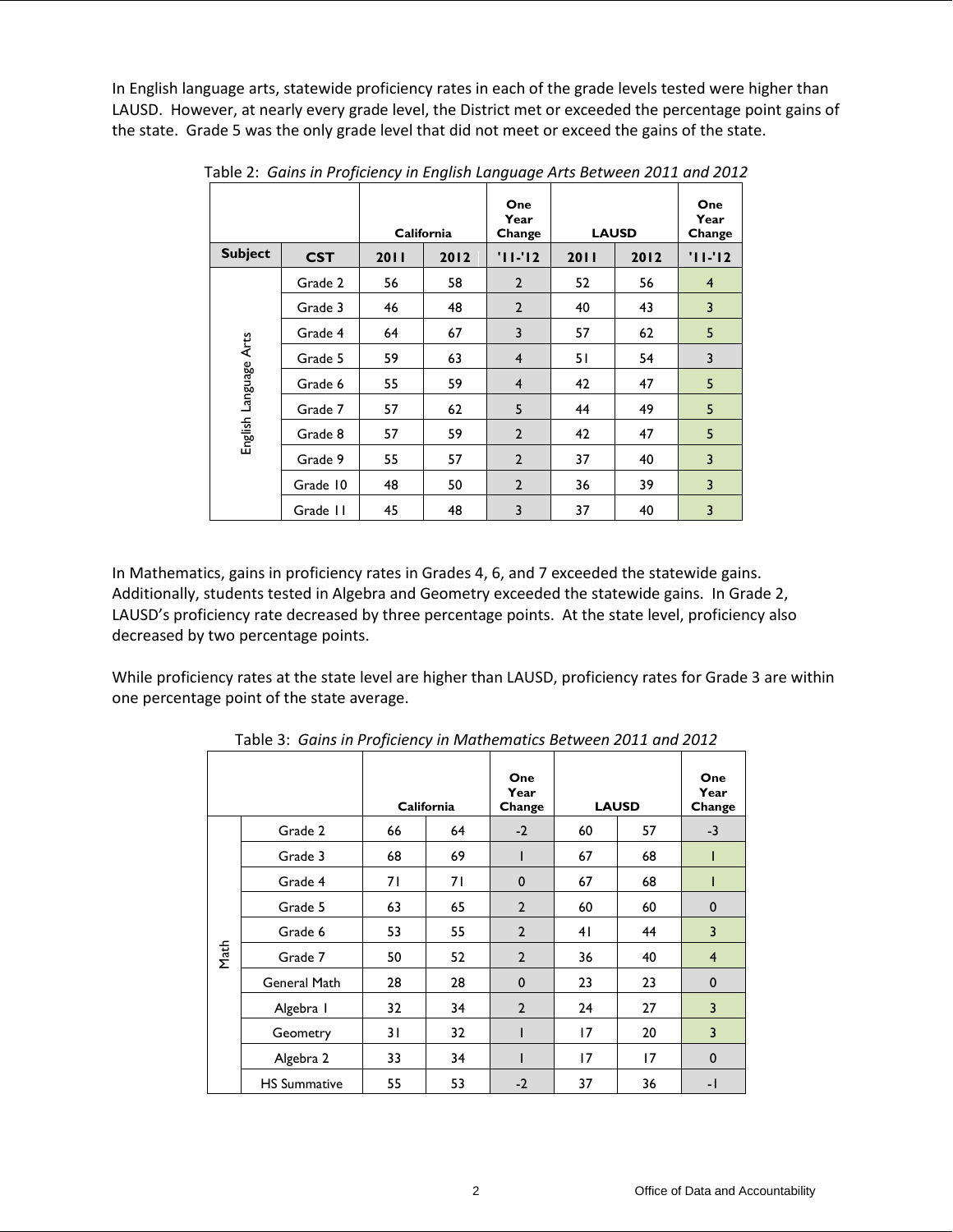In Science, gains at elementary and middle schools exceeded the state's gains. In high school science, LAUSD exceeded state gains in Grade 10 Life Science and Biology.

|         |                  |    | California | One<br>Year<br>Change | <b>LAUSD</b> |                 | One<br>Year<br>Change |
|---------|------------------|----|------------|-----------------------|--------------|-----------------|-----------------------|
|         | Grade 5          | 58 | 59         |                       | 51           | 54              | 3                     |
| Science | Grade 8          | 63 | 66         | 3                     | 51           | 56              | 5                     |
|         | Grade 10         | 50 | 53         | 3                     | 35           | 39              | $\overline{4}$        |
|         | ICS <sub>1</sub> | 20 | 20         | $\mathbf{0}$          | 13           | $\overline{13}$ | $\mathbf 0$           |
|         | Biology          | 49 | 52         | 3                     | 31           | 35              | $\overline{4}$        |
|         | Chemistry        | 38 | 43         | 5                     | 16           | 19              | 3                     |
|         | <b>Physics</b>   | 52 | 52         | $\mathbf 0$           | 29           | 29              | $\mathbf 0$           |
|         | Earth Sci.       | 35 | 38         | 3                     | 31           | 31              | $\mathbf 0$           |

Table 4: *Gains in Proficiency in Science Between 2011 and 2012*

In Social Science, gains were on par with statewide averages. In LAUSD, Grade 8 Social Science and World History grew by two percentage points and US History grew by one percentage point. These gains mirrored the statewide gains.

|         | Table 5. Guills III Froncency III Social Science Between 2011 and 2012 |    | California | One<br>Year<br>Change | <b>LAUSD</b> |    | One<br>Year<br>Change |
|---------|------------------------------------------------------------------------|----|------------|-----------------------|--------------|----|-----------------------|
|         | Grade 8                                                                | 50 | 52         |                       | 41           | 43 |                       |
| History | World History                                                          | 44 | 46         |                       | 28           | 30 |                       |
|         | <b>US History</b>                                                      | 48 | 49         |                       | 37           | 38 |                       |

Table 5: *Gains in Proficiency in Social Science Between 2011 and 2012*

## **THIRD GRADE PROFICIENCY**

Proficiency in English language arts in 3rd grade is a key indicator of future academic success. One of the metrics on LAUSD's Performance Meter is to increase the percentages of students scoring proficient or advanced in third grade. Third grade proficiency rates increased from 40% to 43% in LAUSD, an increase of three percentage points. The statewide average was a gain of two percentage points. Compared to other urban districts in California, LAUSD's percentage point gain was among the highest, along with San Bernardino. Proficiency rates decreased in four urban districts: San Jose, Pasadena, Fresno and Pomona.

San Jose had the highest percentage of students scoring proficient or advanced in 3<sup>rd</sup> grade with 53%. LAUSD ranked higher than six other urban districts at 43%.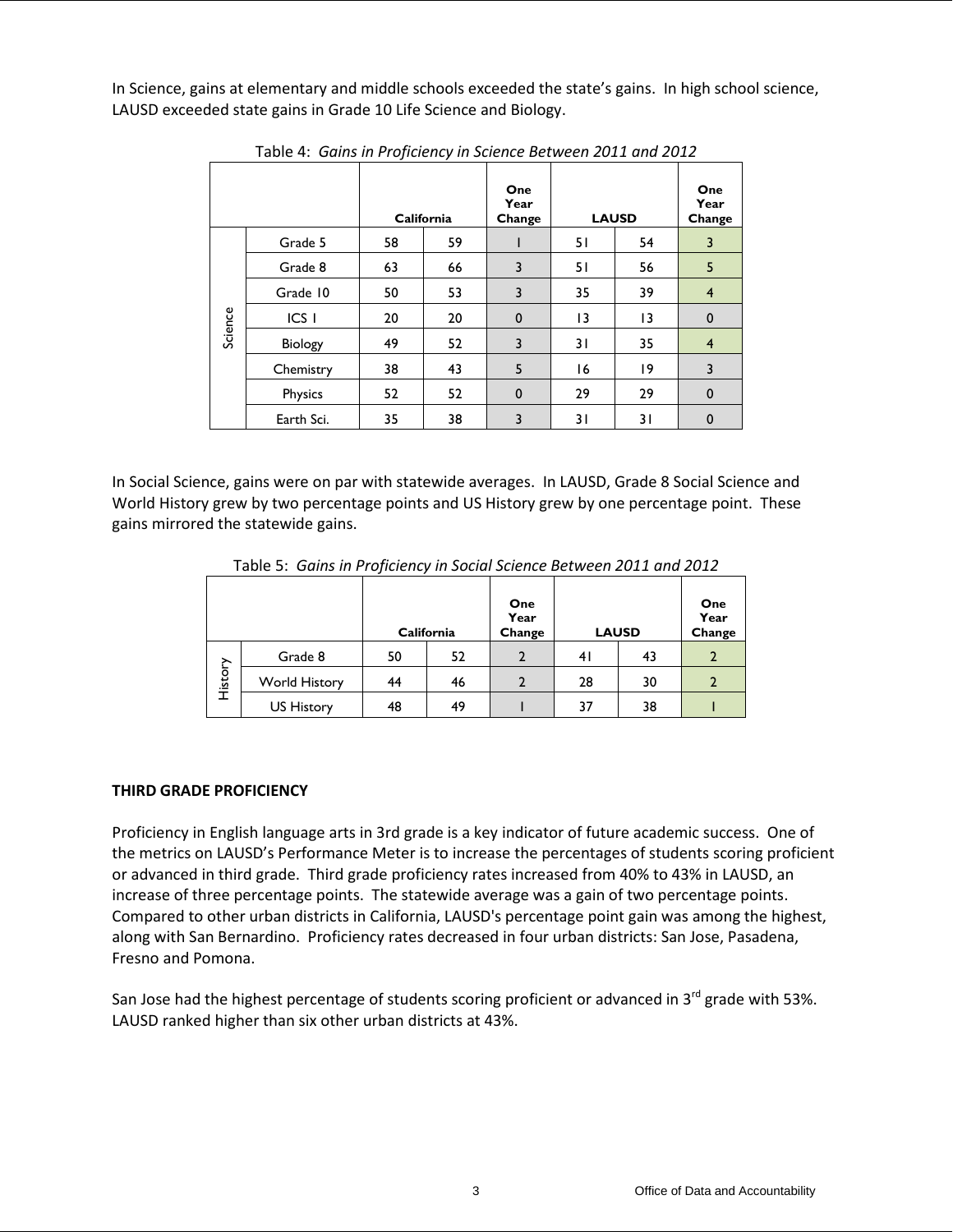| 3rd Grade English<br><b>Language Arts</b> | 2011 | 2012 | I Year<br>Change |
|-------------------------------------------|------|------|------------------|
| San Jose                                  | 54   | 53   | - 1              |
| San Diego                                 | 50   | 52   | 2                |
| San Francisco                             | 50   | 51   |                  |
| California                                | 46   | 48   | 2                |
| Pasadena                                  | 47   | 46   | - 1              |
| <b>LAUSD</b>                              | 40   | 43   | 3                |
| Oakland                                   | 42   | 42   | 0                |
| Sacramento                                | 40   | 41   |                  |
| Fresno                                    | 36   | 35   | - 1              |
| Santa Ana                                 | 32   | 33   | ı                |
| Pomona                                    | 35   | 32   | -3               |
| San Bernardino                            | 26   | 29   | 3                |

Table 6: *Gains in Proficiency in Third Grade English Language Arts Between 2011 and 2012*

## **PROFICIENCY IN ALGEBRA**

Another metric on LAUSD's Performance Meter is to increase the percentage of students scoring proficient or advanced in Algebra. LAUSD gained three percentage points over the past year, from 24% to 27%. This includes all students tested in Algebra regardless of grade level. LAUSD's gains exceeded the statewide average of two percentage points. Two other urban districts exceeded the statewide gains: Fresno with a three percentage point gain and San Bernardino with a five percentage point gain.

| Algebra I      | 2011 | 2012 | I Year<br>Change |
|----------------|------|------|------------------|
| San Francisco  | 39   | 39   | 0                |
| San Diego      | 35   | 36   |                  |
| California     | 32   | 34   | 2                |
| Sacramento     | 32   | 33   |                  |
| San Jose       | 36   | 32   | -4               |
| Santa Ana      | 32   | 32   | 0                |
| <b>LAUSD</b>   | 24   | 27   | 3                |
| Fresno         | 22   | 25   | 3                |
| Pasadena       | 24   | 22   | $-2$             |
| San Bernardino | 17   | 22   | 5                |
| Oakland        | 18   | 21   | 3                |
| Pomona         | 18   | 18   | 0                |

Table 7: *Gains in Proficiency in Algebra Between 2011 and 2012*